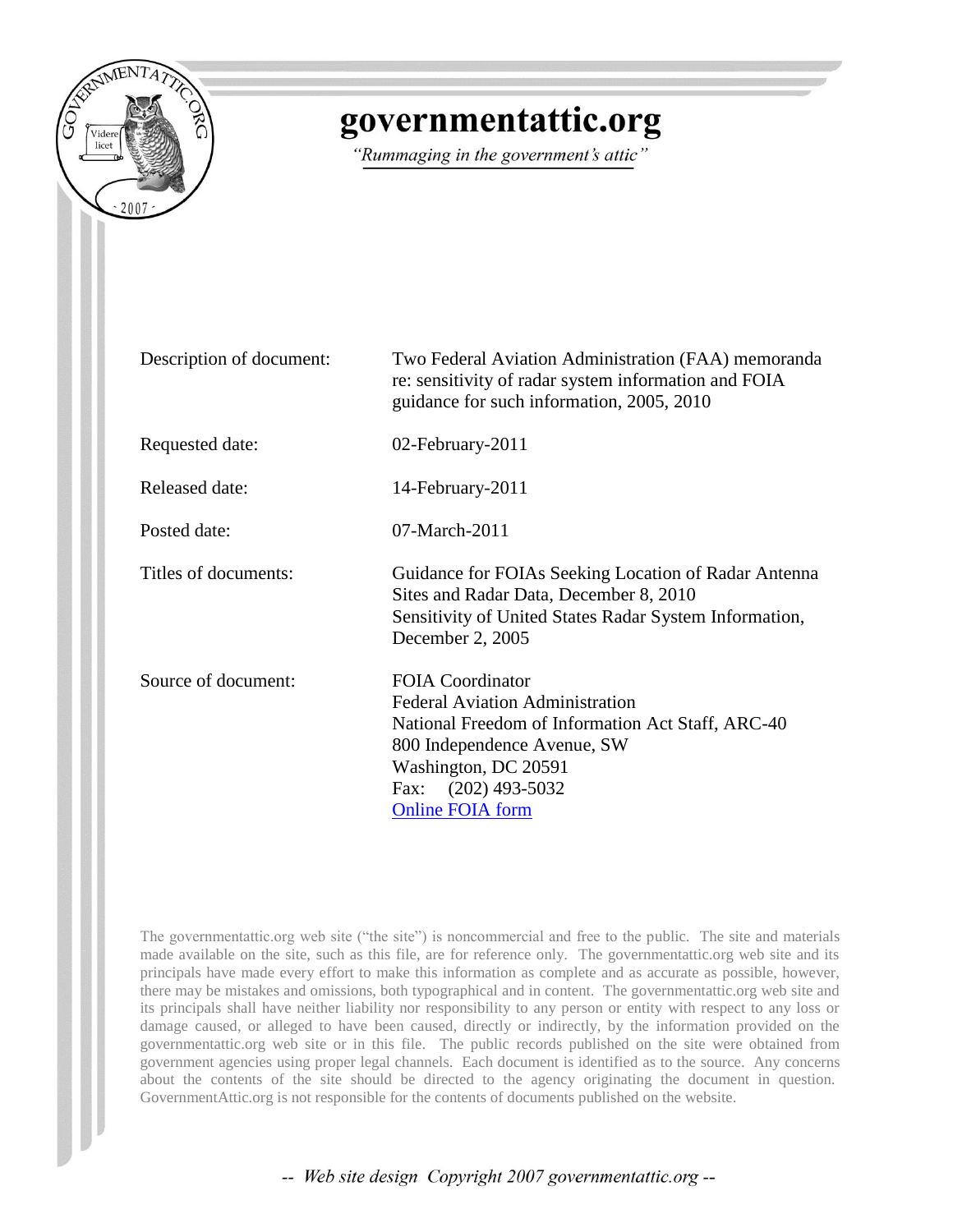

Mission Support Services 800 Independence Ave., SW. Washington, DC 20591

### **FEB 14 20tt**

This responds to your Freedom of Information Act  $(2011-003002)$  request dated February 2. Your request sought a copy of the memo dated December 2, 2005 from Director, Office of Internal Security and Investigations to the Acting Director, ATC Spectrum Engineering Services, Mailstop AJW-6, entitled Sensitivity of United States Radar System Information. You also sought a copy of the memo dated December 8, 2010 from Carol Might, Director, Litigation Liaison Office, Mission Support Services, to Deanna Hall, Gail Kasson and Johnathon Calkins.

A records search was conducted in the Air Traffic Organization Mission Support Services Litigation Liaison office. Enclosed is a copy of the requested information.

If you owe fees for the processing of this request, an invoice containing the amount due and payment instructions will be enclosed.

Sincerely,

 $C\mathcal{A}$ A

Carol A. Might Director, Mission Support Services Litigation Liaison Office Air Traffic Organization

Enclosure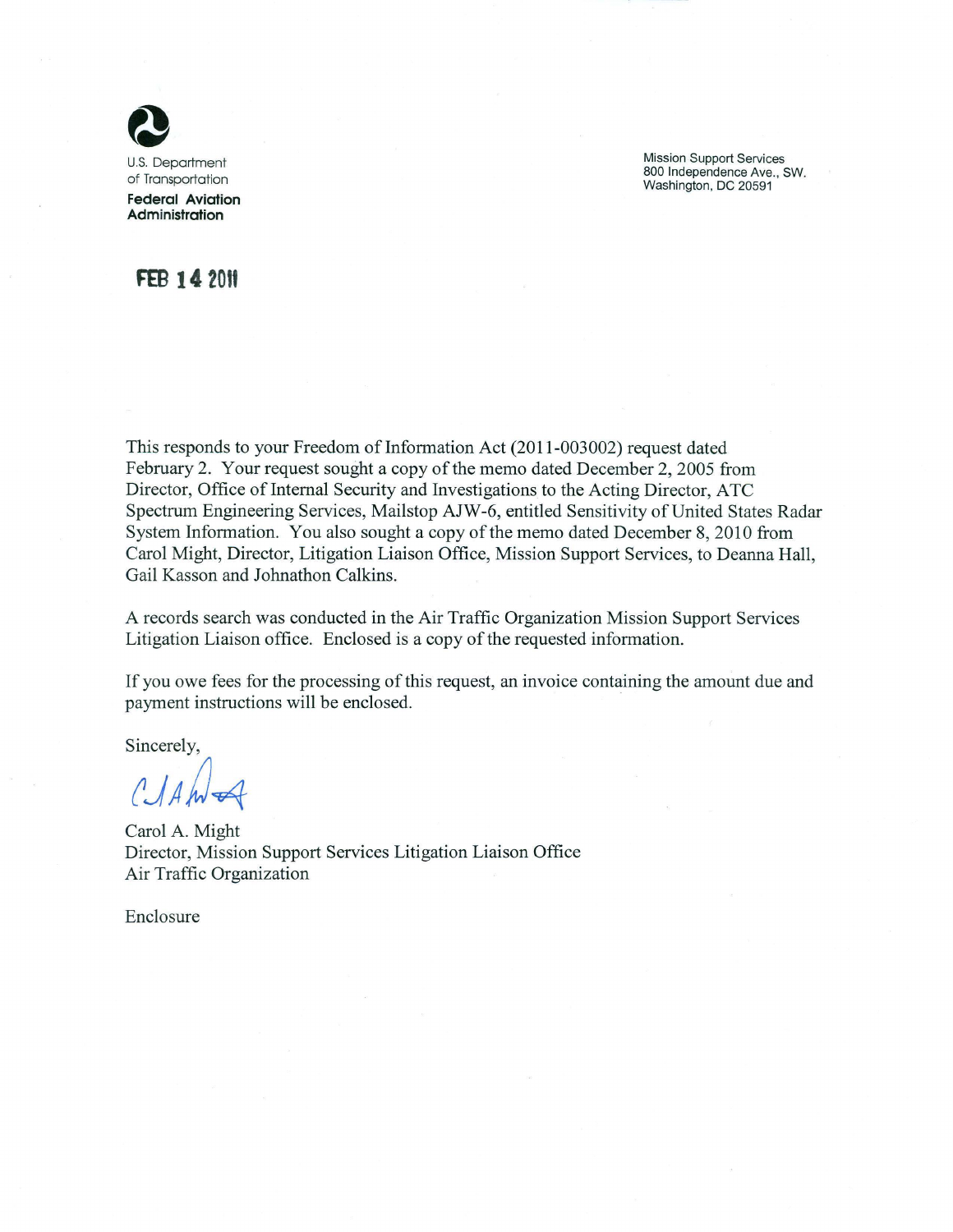

### **Federal Aviation Administration**

# **Memorandum**

| Date:    | December 8, 2010                                                                                                                                                                                      |
|----------|-------------------------------------------------------------------------------------------------------------------------------------------------------------------------------------------------------|
| To:      | Deanna Hall, Acting Manager, Management Support Team, ESC<br>Gail Kasson, Manager, Administrative Services Group, CSC<br>Johnathon Calkins, Team Manager, Management Support Team, WSC<br>$c$ between |
| From:    | Carol Might, Director, Litigation Liaison Office, Mission Support Services                                                                                                                            |
| Subject: | Guidance for FOIAs Seeking Location of Radar Antenna Sites and Radar Data                                                                                                                             |

#### Radar Antenna Sites

In December of 2005, the Office of Internal Security and Investigations (AIN-1) advised Technical Operations' Spectrum Engineering Services (AJW-6) (see attached memo) that AJW's database, which contained the site information (latitude and longitude) for radar antennas, should be classified as Sensitive Security Information (SSI). As a result, this information was not to be released in response to a FOIA request. While this guidance applied to both long range (Air Route Surveillance Radar (ARSR)) and short range (Airport Surveillance Radar (ASR)) radar sites, it has been discovered that the locations of short range radars are currently available to the public through the Internet. Consequently, the FAA has no basis tor withholding the latitude and longitude of short range radar sites. However, the guidance of the attached memo still applies to site information for long range radars and therefore must be withheld in response to a FOlA request. The applicable exemptions would be High 2 and 3. There has been some past confusion on this issue, because there was a period of time that AJW posted all of this data on a publicly available Web site. However, earlier this year, AJW removed that data from its Web site. In summary, FOIA requests seeking latitude and longitude for short range radar (i.e., ASR) site can be released and requests for long range radar (i.e, ARSR) sites are to be withheld under exemptions High 2 and 3.

#### Radar Data

Fundamentally, FOIA requests tor radar data are processed just like any other request. The responsible facility is required to search and retrieve the responsive records, then the facility's quality assurance (QA) ofiice, in conjunction with the facility's Technical Operations oftice, must review the records and redact that which is sensitive. However, if the sensitive data cannot be reasonably segregated from that which is not sensitive, then the responsive record must be withheld in its entirety.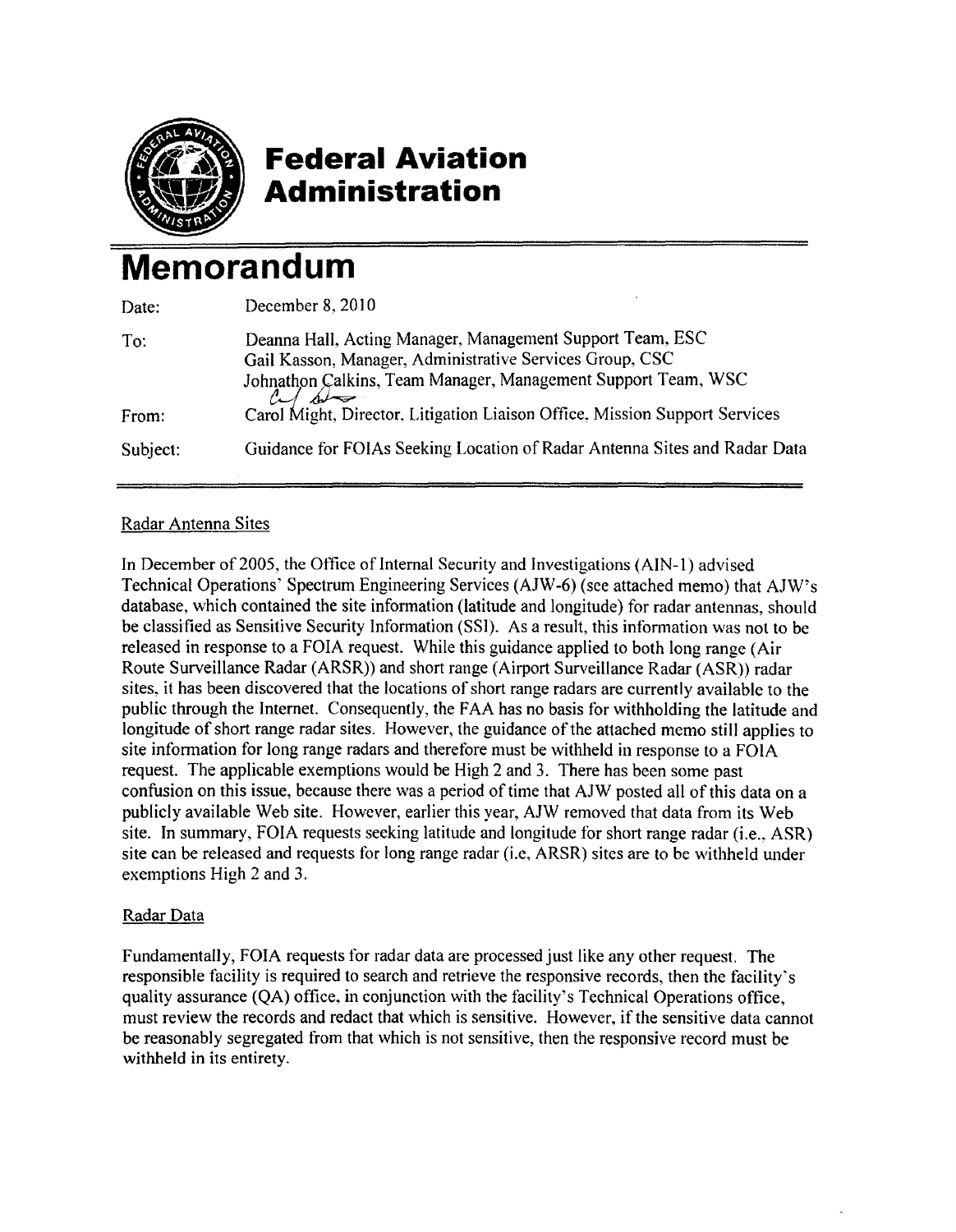The guidance for responding to requests for raw radar data, such as ERIT, remains the same. We will not release raw radar. There was also some recent confusion as to whether CDR data can be released, because Order 6191.2, STARS System Security Handbook, classifies CDR data as SSI. However, according to Appendix E of 6191.2, the parts of the CDR data that are **not** SSI are target, tracking and flight plan data, which is the data we routinely release in FOIA and for discovery in litigation and enforcement cases.

In summary, the facility's QA office, in conjunction with the facility's Technical Operations office, have the technical expertise to review the responsive records and therefore must make the disclosure determinations for those FOIA requests that seek radar data, and then advise the Service Center FOIA office accordingly.

Please let me know if you have any questions or concerns with respect to the aforementioned guidance.

Attachment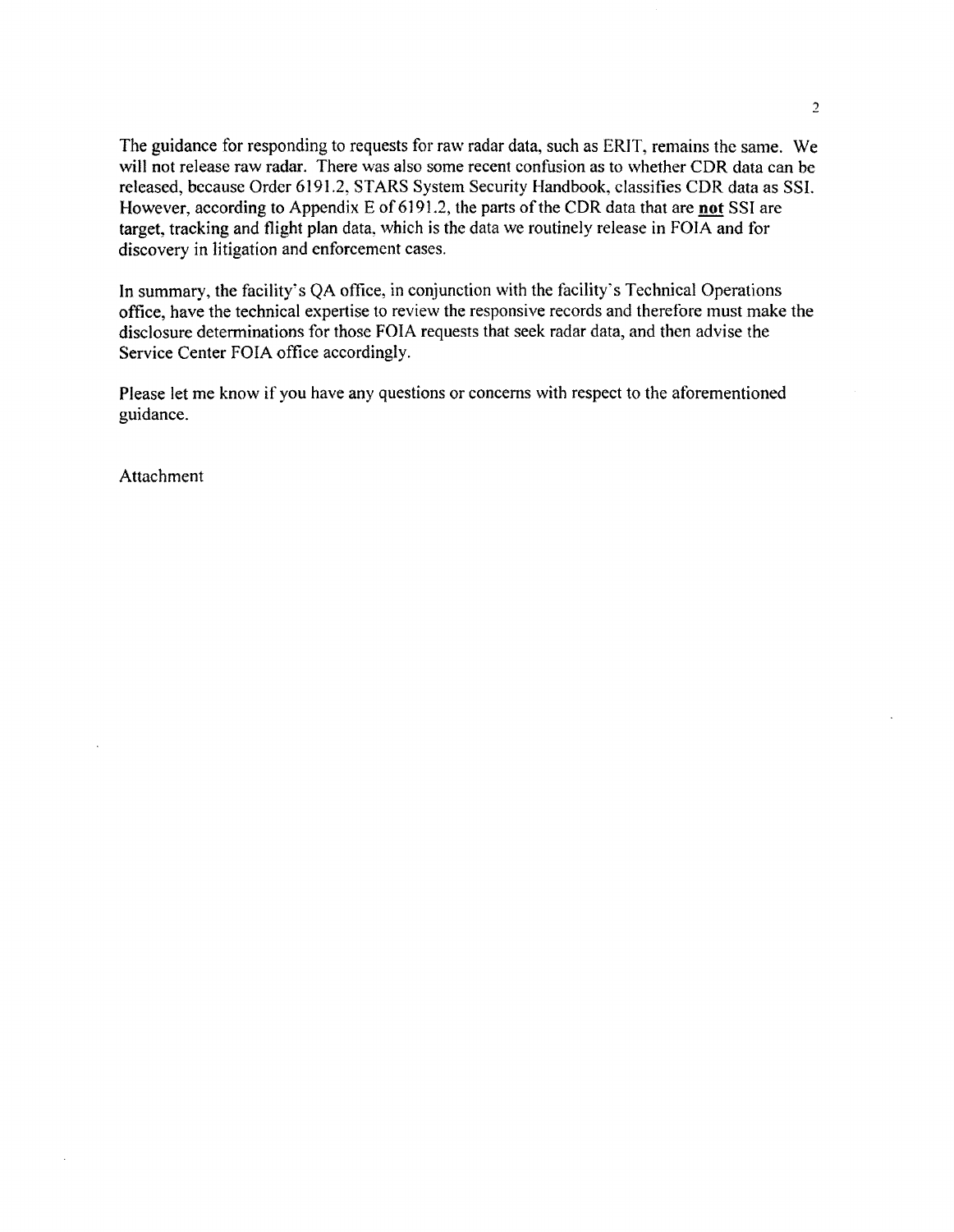

### **Federal Aviation Administration**

## **Memorandum**

| Date:        | nec. | 2 2005                                                                                                                                |
|--------------|------|---------------------------------------------------------------------------------------------------------------------------------------|
| To:          |      | Acting Director, ATC Spectrum Engineering Services, Mailstop AJW-6<br>Director, Office of Internal Security and Investigations, AIN-1 |
| From:        |      |                                                                                                                                       |
| Prepared by: |      | Internal Security Policy Division, AIN-200                                                                                            |
| Subject:     |      | Sensitivity of United States Radar System Information                                                                                 |
|              |      |                                                                                                                                       |

Your e-mail of November 9, 2005 asked for recommendations and guidance on

- 1. The suitable sensitive unclassified information (SUI) label for your database of United States radar systems and microwave links.
- 2. Background checks or security clearances for access to this information.
- 3. Proper labeling and handling of SUI and Sensitive Security Information (SSI).
- 4. Contracting language and nondisclosure agreements for people who need access to this information.
- 5. Justification to withhold this information if someone requests it through the Freedom of Information Act (FOIA).

Your e-mail stated the database information:

- 1. Is not normally available to the public;
- 2. Contains information such as the locations of all United States radar systems and microwave links that send radar information; and
- 3. Provides information that a criminal or terrorist could use to spot weak links in national surveillance capabilities and to find radar sites to disrupt or destroy the vital services and security measures they provide.

Based on your description of the database and by Title 49 Code of Federal Regulations Part 15.5(h), it's proper to label database information SSI because

- 1. The database lists physical assets vital to the aviation transportation system;
- 2. Destruction or incapacity of these assets would have a debilitating impact on transportation security; and
- 3. Criminals or terrorists could usc database infonnation to evade surveillance. an aviation security measure.